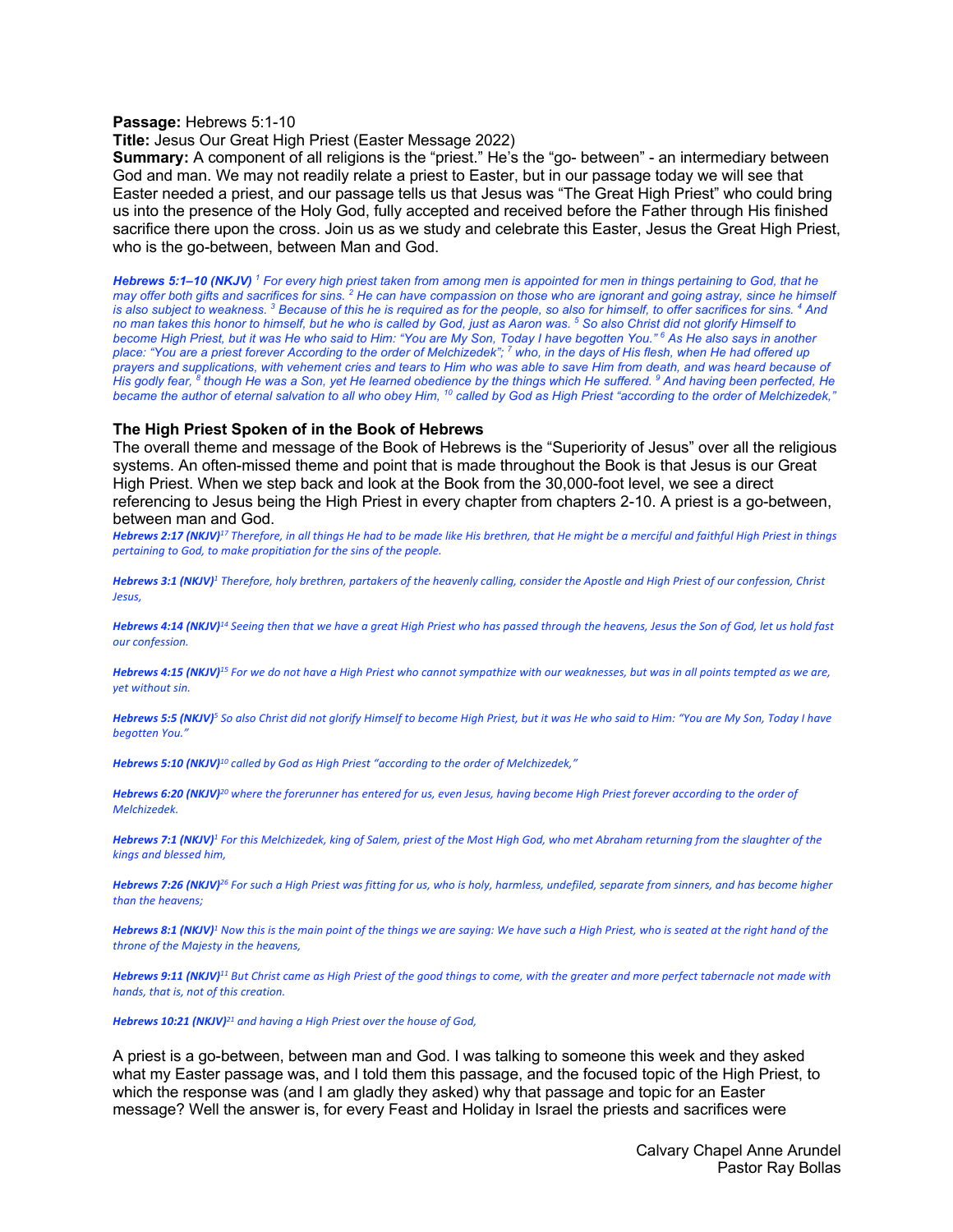involved, and the High Priest had the ultimate responsibility over the priesthood and the Temple that they were performed and displayed exactly as God prescribed them to be. The two very specific Holidays (called Feasts) are Passover and the Day of Atonement.

Did you know word "Easter" is only found in one verse (Acts 12:4) of only one of the most common translations (KJV). The places where the word Easter would be applicable (1 Cor 5:7, Hebrews 11:28), uses the word "Passover" (GK: pascha). Rightly so, as because of Jesus' sacrifice upon the cross, trading places with us, taking our sin and the punishment due for breaking God's Holy Law…… death passedover us, and we are new creations in Christ (2 Corinthians 5:17).

*Acts 12:4 (KJV 1900) <sup>4</sup> And when he had apprehended him, he put him in prison, and delivered him to four quaternions of soldiers to keep him; intending after Easter to bring him forth to the people.* 

*Acts 12:4 (NKJV) <sup>4</sup> So when he had arrested him, he put him in prison, and delivered him to four squads of soldiers to keep him, intending to bring him before the people after Passover.* 

*1 Corinthians 5:7 (NKJV)<sup>7</sup> Therefore purge out the old leaven, that you may be a new lump, since you truly are unleavened. For indeed Christ, our Passover, was sacrificed for us.*

New creations, old things passed away, all things made new – Oh Praise the Lord for Jesus Christ: *2 Corinthians 5:17 (NKJV) <sup>17</sup> Therefore, if anyone is in Christ, he is a new creation; old things have passed away; behold, all things have become new.* 

But, back to our special Easter (should I say – Passover) celebration, the sacrifice had to be performed and displayed exactly as God prescribed it to be so, and the responsibility that it was done according, was the ultimate responsibility of the High Priest, and hence we see why Jesus our Great High Priest, is an ever-fitting Easter message.

Outline: Jesus Our Great High Priest (For Every Holiday, and on Every Day)

- The High Priest had to be Properly Trained to Offer Gifts and Sacrifices (5:1).
- The High Priest had to have Compassion for the People He Ministered To (5:2-3).
- The High Priest was Appointed by God Specifically (5:4-6).
- The High Priest had to be Obedient to the Will God (5:7-8).
- The High Priest was the Record Keeper for God (5:9-10)

We have many more great studies in the Book of Hebrews regarding Jesus being our Great High Priest, so for today may this passage draw our hearts to Him in a special intimate way, as we give thanks this Easter (2022), and these verses draw to Him and the celebration of Easter, and prepare our hearts for a special time of Communion with our Lord.

# **Prayer**

The Word of God is Living and Powerful, and is ready, and will do a mighty work in our lives. *Hebrews 4:12 (NKJV) <sup>12</sup> For the word of God is living and powerful, and sharper than any two-edged sword, piercing even to the division of soul and spirit, and of joints and marrow, and is a discerner of the thoughts and intents of the heart.* 

# **In Every Study**

- Who Is God? (How Great is He?)
- What Does He Think of Me? (How Wonderful Are His Thoughts Towards Me?)
- What Does He Want Me to Do?
- What Can I Boldly Request of Him?
- What Do I Need to Be on Guard of When I Leave Here Today?

Boldly come to the throne of grace, ask God to reveal Himself in a mighty way to you, and to do I might work in you, and through you.

*Hebrews 4:16 (NKJV) <sup>16</sup> Let us therefore come boldly to the throne of grace, that we may obtain mercy and find grace to help in time of need.*

# **The High Priest had to be Properly Trained to Offer Gifts and Sacrifices (5:1).**

**(Hebrews 5:1 NKJV) For every high priest taken from among men is appointed for men in things pertaining to God, that he may offer both gifts and sacrifices for sins.**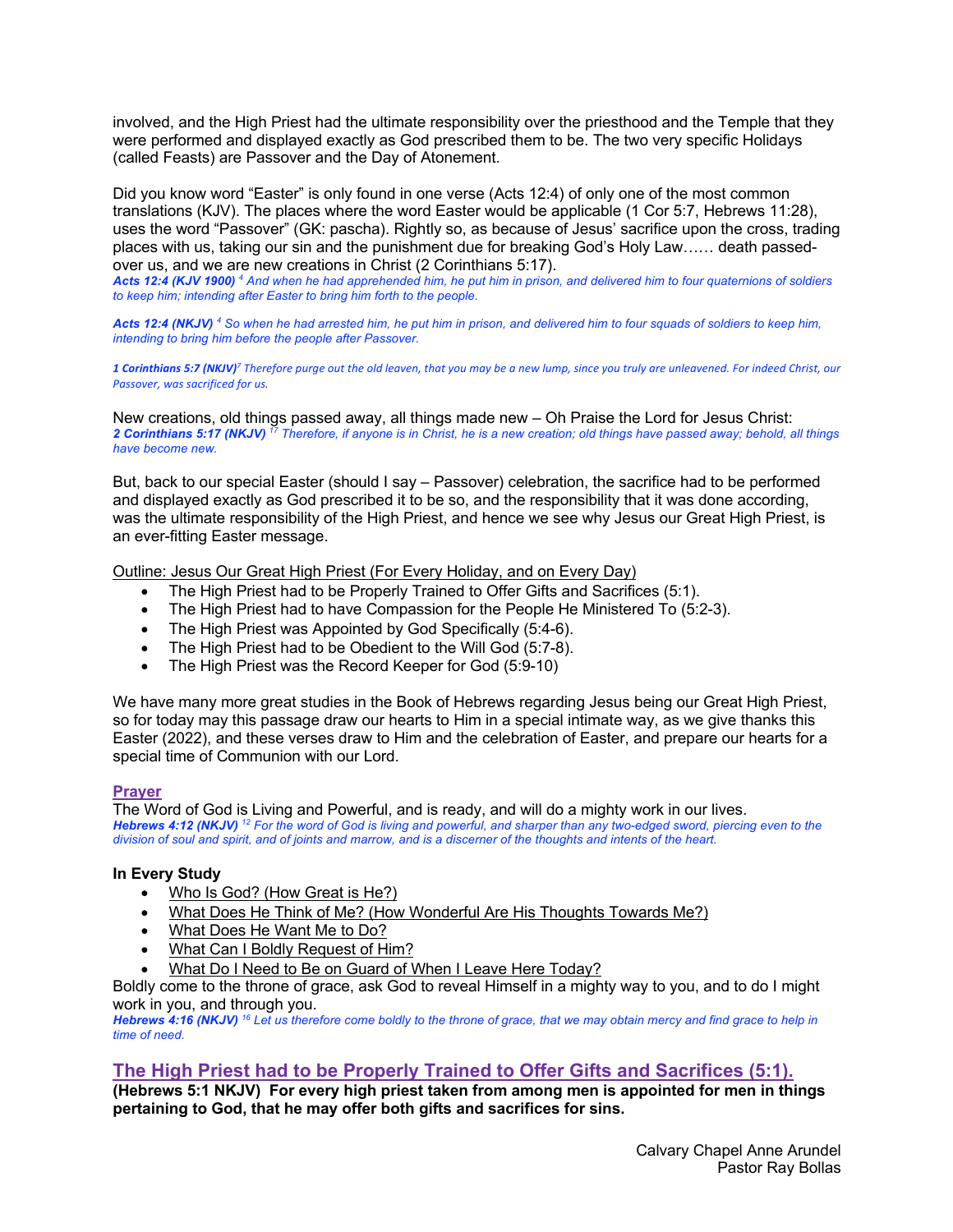The High Priest was appointed, and he was trained accordingly, for all the sacrifices and offerings had to be in accordance with God's prescribed way.

What was the offense, would determine the sacrifice that was to be provided.

10 Commandments

- #1. "You shall have no other gods before Me… (Exodus 20:3).
- #2. "You shall not make for yourself a carved image… (Exodus 20:4-6).
- #3. "You shall not take the name of the LORD your God in vain… (Exodus 20:7)
- #4. "Remember the Sabbath day, to keep it holy…(Exodus 20:8-11)
- #5. "Honor your father and your mother… (Exodus 20:12)
- #6. "You shall not murder. (Exodus 20:13)
- #7. "You shall not commit adultery. (Exodus 20:14)
- #8. "You shall not steal. (Exodus 20:15)
- #9. "You shall not bear false witness against your neighbor. (Exodus 20:16)
- #10. "You shall not covet your neighbor's goods; (Exodus 20:17)

To which we here are all guilty,

*Romans 3:23 (NKJV) <sup>23</sup> for all have sinned and fall short of the glory of God,* 

*James 2:10 (NKJV) <sup>10</sup> For whoever shall keep the whole law, and yet stumble in one point, he is guilty of all.* 

These were the handwritings of guilt written against us, and the High Priest would ensure all the priests performing the sacrifices and all the sacrifices were exactly as prescribed by God for the covering of those sins. The Passover sacrifice, was a lamb, the final Passover sacrifice was a Lamb (capital L), Jesus Himself.

*Exodus 12:3–5 (NKJV) <sup>3</sup> Speak to all the congregation of Israel, saying: 'On the tenth of this month every man shall take for himself a lamb, according to the house of his father, a lamb for a household. 4 And if the household is too small for the lamb, let him and his neighbor next to his house take it according to the number of the persons; according to each man's need you shall make your count for the lamb. 5 Your lamb shall be without blemish, a male of the first year. You may take it from the sheep or from the goats.* 

*John 1:29 (NKJV) <sup>29</sup> The next day John saw Jesus coming toward him, and said, "Behold! The Lamb of God who takes away the sin of the world!* 

*1 Corinthians 5:7 (NKJV)<sup>7</sup> Therefore purge out the old leaven, that you may be a new lump, since you truly are unleavened. For indeed Christ, our Passover, was sacrificed for us.*

And we see such a heart of God as we look at the word "offer" here in verse 1: *Offer: to bring to, lead to a person who can heal him or is ready to show him some kindness,*

Oh the kindness of God, of the go-between (Holy God and Sinful Man), I give thanks for our Great High Priest that turns this day into a celebration! Who can lead me before the Father, to a loving God, who not only shows me kindness, but heals my heart, breaths His sweet love and grace upon me.

# **The High Priest had to have Compassion for the People He Ministered To (5:2-3).**

**(Hebrews 5:2 NKJV) He can have compassion on those who are ignorant and going astray, since he himself is also subject to weakness.**

**(Hebrews 5:3 NKJV) Because of this he is required as for the people, so also for himself, to offer sacrifices for sins.**

The High Priest was to have compassion and understanding for the weakness and failings of man, so he could minister with a heart, the heart of God, for the people.

Once again a word that unlocks the heart of God, Jesus our High Priest who became man so He may sympathize and relate to us; the word is "compassion" and it means: Compassion: one who is not unduly disturbed by the errors, faults, sins of others, but bears them gently.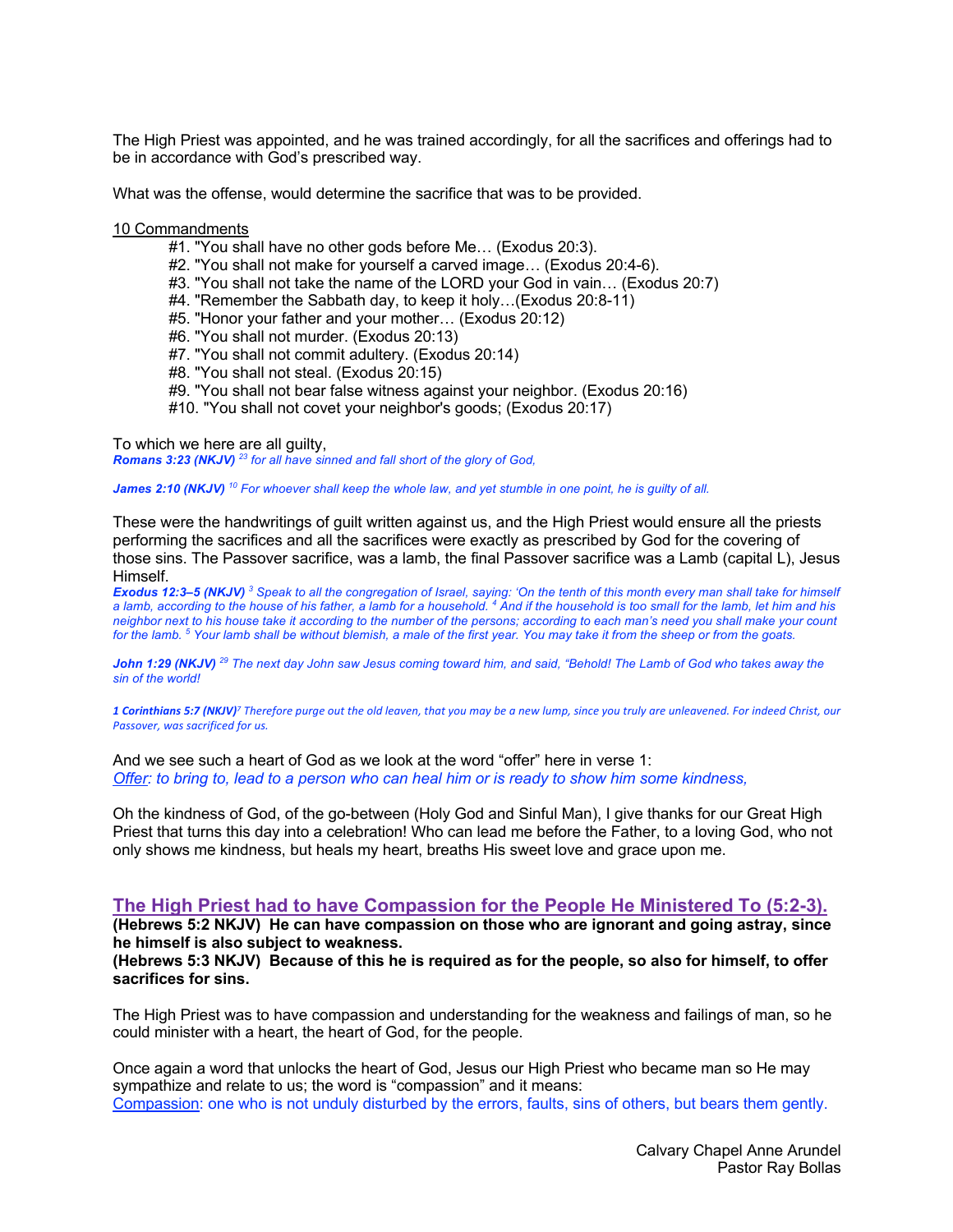# **The High Priest was Appointed by God Specifically (5:4-6).**

**(Hebrews 5:4 NKJV) And no man takes this honor to himself, but he who is called by God, just as Aaron was.**

**(Hebrews 5:5 NKJV) So also Christ did not glorify Himself to become High Priest, but it was He who said to Him:** 

*"You are My Son, Today I have begotten You."* **(Hebrews 5:6 NKJV) As He also says in another place:**  *"You are a priest forever According to the order of Melchizedek";*

The High Priest was appointed by God specifically. For the priesthood of Israel it was through the line of Aaron; but for Jesus we see His was superior and greater than that lineage as it was through the order of Melchizedek which we will be studying more of in the weeks to come as this is a reference back to Genesis 14.

But as we are seeing the offerings could be just be any way, it had order, the sacrifice had to be specific to the sin, and the High Priest could not just from any lineage of choice, but specific to the order prescribed by God.

For us today, the receivers of so great a salvation, the appointed, was appointed with power. The word back there in verse 2 for "He can", is the word for power (GK: dunamai). He Can: to be able to do something, to be capable, strong and powerful.

God gives the High Priest He appoints, chooses, to have the power to bear the burden of the priesthood, so that He can:

*Offer: to bring to, lead to a person who can heal him or is ready to show him some kindness,*

Compassion: one who is not unduly disturbed by the errors, faults, sins of others, but bears them gently.

# **The High Priest had to be Obedient to the Will God (5:7-8).**

**(Hebrews 5:7 NKJV) who, in the days of His flesh, when He had offered up prayers and supplications, with vehement cries and tears to Him who was able to save Him from death, and was heard because of His godly fear,**

**(Hebrews 5:8 NKJV) though He was a Son, yet He learned obedience by the things which He suffered.**

The High Priest was called to be obedient to the will of God, and the Word of God. He was to be unwavering, unmoved, unchanging as the High Priest was in accordance to the will and the way and the word of God.

And we see Jesus have the ultimate fulfillment in the garden on the night of the crucifixion: *Luke 22:41–44 (NKJV) <sup>41</sup> And He was withdrawn from them about a stone's throw, and He knelt down and prayed, 42 saying, "Father, if it is Your will, take this cup away from Me; nevertheless not My will, but Yours, be done." 43 Then an angel appeared to Him from heaven, strengthening Him. 44 And being in agony, He prayed more earnestly. Then His sweat became like great drops of blood falling down to the ground.* 

Before those words in the garden, there were words at the table that expounded His great desire – With Fervently Desire – His obedience was fueled by passion! Passion to do the will of the Father, and Passion for us, to be His! Beloved you are treasured

**Luke 22:15 (NKJV)** <sup>15</sup> Then He said to them, "With *fervent* desire I have desired to eat this Passover with you before I suffer;

So:

*The Power* - He Can: to be able to do something, to be capable, strong and powerful.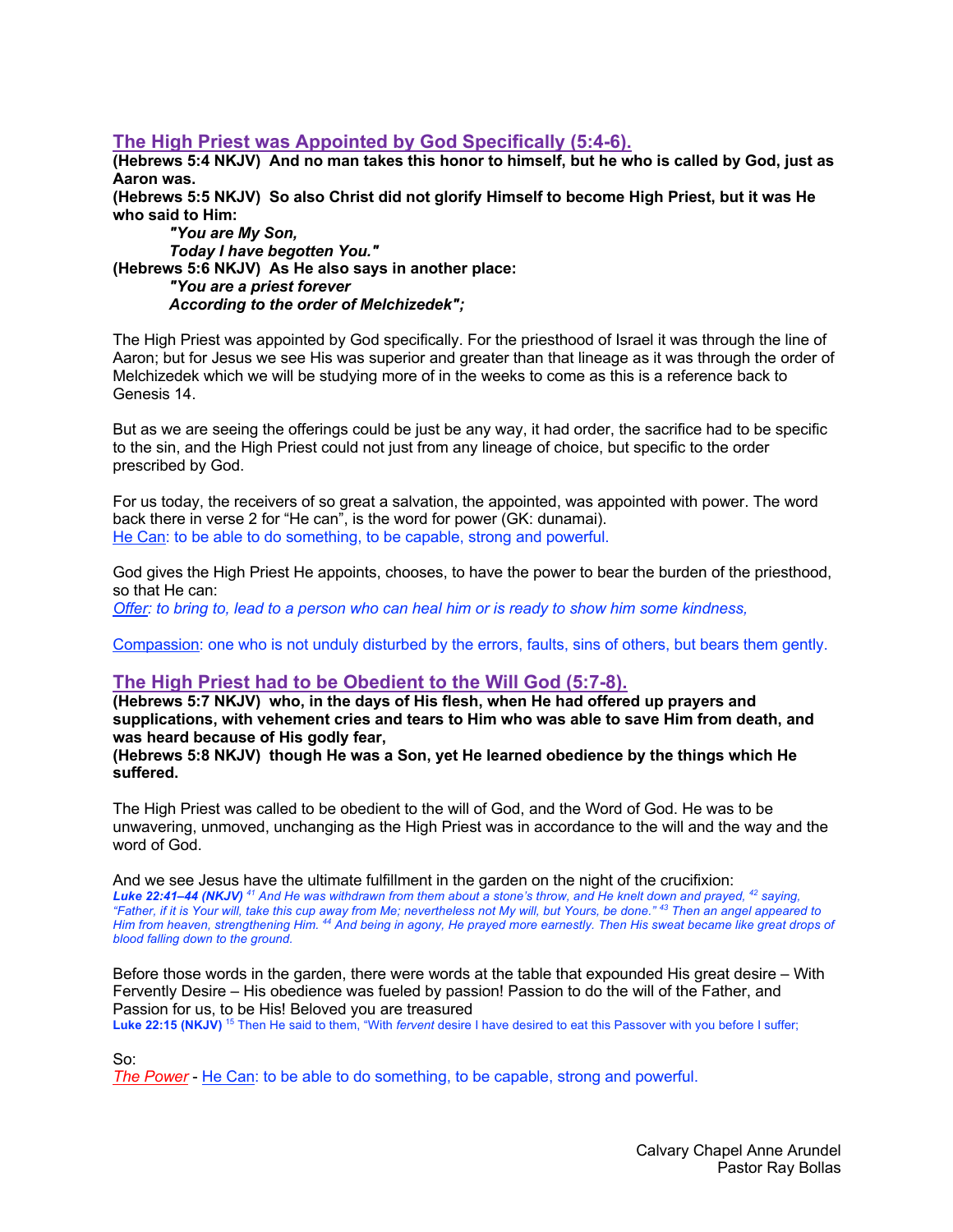*The Compassion* - one who is not unduly disturbed by the errors, faults, sins of others, but bears them gently.

*To Offer* - *to bring to, lead to a person who can heal him or is ready to show him some kindness,*

# **The High Priest was the Record Keeper for God (5:9-10)**

**(Hebrews 5:9 NKJV) And having been perfected, He became the author of eternal salvation to all who obey Him,**

**(Hebrews 5:10 NKJV) called by God as High Priest "according to the order of Melchizedek,"**

Jesus the author (writer) of eternal salvation, our Great High Priest.

In the Talmud (a collection of Jewish text that record the Jewish history – specifically regarding Judaism), records that the High Priest was responsible for accurate keeping of records (administration) of what went on in the Temple during his appointment. And here is what is recorded for us, the account of our sin has been wiped out (Col 2:14), because Jesus said His final words on the cross "It is Done", which was an accounting term that meant "paid in full", and He records that our names are written in the Lamb's Book of Life (Rev 20:15).

*Colossians 2:14 (NKJV) <sup>14</sup> having wiped out the handwriting of requirements that was against us, which was contrary to us. And He has taken it out of the way, having nailed it to the cross.* 

*John 19:30 (NKJV) <sup>30</sup> So when Jesus had received the sour wine, He said, "It is finished!" And bowing His head, He gave up His spirit.* 

*Revelation 20:15 (NKJV) <sup>15</sup> And anyone not found written in the Book of Life was cast into the lake of fire.* 

One of the hidden messages, that we find when we seek Him, is that there were those in Israel who were looking forward to the death of the High Priest, what you may say? Yes, for ancient Israel, cities of refuge were critically linked to God's command not to defile the land, which was His dwelling place (Num 35:33– 34). Any bloodshed—even unintentional—polluted the land. The only provisions for keeping the land pure after a person was killed were the judicial execution of a willful murderer (Num 35:30–2) or the removal of the unintentional killer to a city of refuge (Num 35:25, 28). Numbers 35 provides the most detailed description of the cities of refuge—their establishment, form, operation, and purpose. When a person was killed accidentally, the victim's family members could legitimately avenge this shedding of innocent blood (Num 35:19). However, the killer could flee to a city of refuge, and the family members were forbidden from exacting vengeance when the killer was within the boundaries of one of those cities (Num 35:26). The only time the killer could safely leave the city of refuge was upon the death of the high priest (Num 35:28). At that point, the killer could return to his hometown, and the avenger could no longer legitimately take his life.

*Numbers 35:26–28 (NKJV) <sup>26</sup> But if the manslayer at any time goes outside the limits of the city of refuge where he fled, 27 and the avenger of blood finds him outside the limits of his city of refuge, and the avenger of blood kills the manslayer, he shall not be guilty of blood, 28 because he should have remained in his city of refuge until the death of the high priest. But after the death of the high priest the manslayer may return to the land of his possession.* 

What a picture and foreshadow of Jesus and the death of our Great High Priest, setting us free.

Outline: Jesus Our Great High Priest (For Every Holiday, and on Every Day)

- The High Priest had to be Properly Trained to Offer Gifts and Sacrifices (5:1).
- The High Priest had to have Compassion for the People He Ministered To (5:2-3).
- The High Priest was Appointed by God Specifically (5:4-6).
- The High Priest had to be Obedient to the Will God (5:7-8).
- The High Priest was the Record Keeper for God (5:9-10)

As we enter into communion, I would like to celebrate one more beautiful word of promise in our passage, and that is back in verse 1, that says both gifts and sacrifices for sin:

**Hebrews 5:1 (NKJV)** <sup>1</sup> For every high priest taken from among men is appointed for men in things *pertaining* to God, that he may offer both gifts and sacrifices for sins.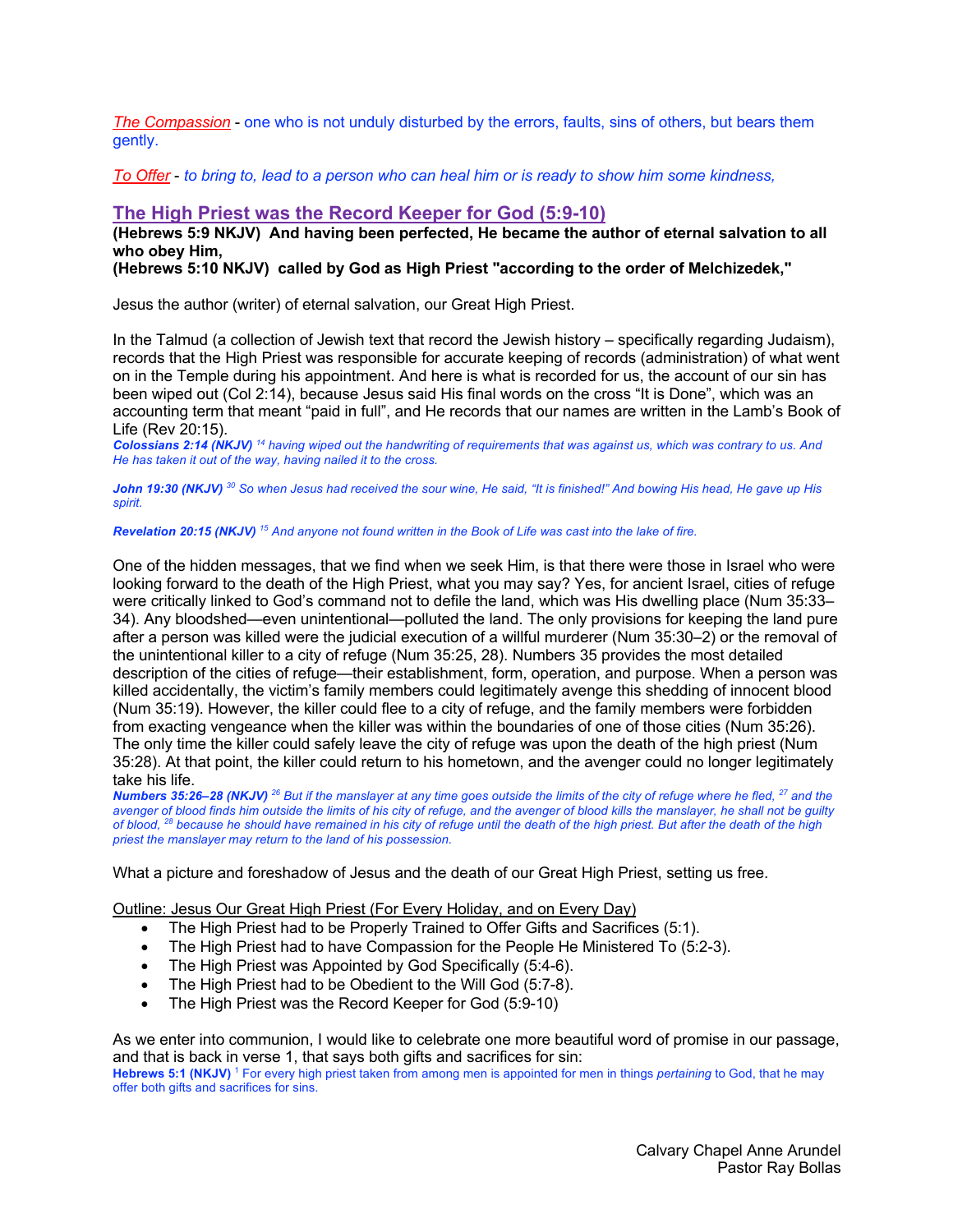We know what sacrifices for sin means, but what are gifts for sin? The word gifts means: Gift: for mutual celebration of an occasion

So the celebration we celebrate today is not just our celebration, but His too, as He celebrates you, that you are His (Is 43:1), and that it was a joy for Him to go to the cross to have you (Hebrews 12:1-2) *Hebrews 12:1–2 (NKJV) <sup>1</sup> Therefore we also, since we are surrounded by so great a cloud of witnesses, let us lay aside every weight, and the sin which so easily ensnares us, and let us run with endurance the race that is set before us, 2 looking unto Jesus, the author and finisher of our faith, who for the joy that was set before Him endured the cross, despising the shame, and has sat down at the right hand of the throne of God.* 

*Isaiah 43:1 (NKJV) <sup>1</sup> But now, thus says the LORD, who created you, O Jacob, And He who formed you, O Israel: "Fear not, for I have redeemed you; I have called you by your name; You are Mine.* 

The wages of sin is death (Rom 6:23), but the gift of God is eternal life: *Romans 6:23 (NKJV) <sup>23</sup> For the wages of sin is death, but the gift of God is eternal life in Christ Jesus our Lord.* 

We have come here today for a special, mutual celebration, of new life, eternal life, we have been set free, we have been delivered from sin and death, and we have been made new….. all because of Great High Priest, who made sure the price for sin was paid in full…… so we can be His!

And what is the proof, the Resurrection….. if Jesus the Great High Priest had failed in any of these points, He did not prepare (be the perfect sacrifice), a sacrifice that met the prescription for the punishment, **Romans 10:9 (NKJV)** <sup>9</sup> that if you confess with your mouth the Lord Jesus and believe in your heart that God has raised Him from the dead, you will be saved.

**Luke 24:1–12 (NKJV)** <sup>1</sup> Now on the first *day* of the week, very early in the morning, they, and certain *other women* with them, came to the tomb bringing the spices which they had prepared. <sup>2</sup> But they found the stone rolled away from the tomb. <sup>3</sup> Then they went in and did not find the body of the Lord Jesus. <sup>4</sup> And it happened, as they were greatly perplexed about this, that behold, two men stood by them in shining garments. 5 Then, as they were afraid and bowed *their* faces to the earth, they said to them, "Why do you seek the living among the dead? <sup>6</sup> He is not here, but is risen! Remember how He spoke to you when He was still in Galilee, saying, 'The Son of Man must be delivered into the hands of sinful men, and be crucified, and the third day rise again.' " <sup>8</sup> And they remembered His words. <sup>9</sup> Then they returned from the tomb and told all these things to the eleven and to all the rest. <sup>10</sup> It was Mary Magdalene, Joanna, Mary *the mother* of James, and the other *women* with them, who told these things to the apostles. 11 And their words seemed to them like idle tales, and they did not believe them. <sup>12</sup> But Peter arose and ran to the tomb; and stooping down, he saw the linen cloths lying by themselves; and he departed, marveling to himself at what had happened.

Last words and first words are so telling; His last words before His last breath (It is Finished", and His first words of the resurrection recorded for us "woman why do you weep, whom do you seek". His first words Were not doctrinal north, the logical, but they were personal. So he would say To Mary Woman, why do you weep As he speaks the intimate message I am alive. I've overcome the world. I'm no longer in the grave. And now for you, for me, the words are from here…… Everything Changes, because we have a risen Savior Who lives for us, A high priest that lives to make intercession for us. This is amazing resurrection grace and life!

*John 20:14–16 (NKJV) <sup>14</sup> Now when she had said this, she turned around and saw Jesus standing there, and did not know that it was Jesus. 15 Jesus said to her, "Woman, why are you weeping? Whom are you seeking?" She, supposing Him to be the gardener, said to Him, "Sir, if You have carried Him away, tell me where You have laid Him, and I will take Him away." 16 Jesus said to her, "Mary!" She turned and said to Him, "Rabboni!" (which is to say, Teacher).* 

# **Communion**

*1 Corinthians 11:23–26 (NKJV) <sup>23</sup> For I received from the Lord that which I also delivered to you: that the Lord Jesus on the same night in which He was betrayed took bread; 24 and when He had given thanks, He broke it and said, "Take, eat; this is My body which is broken for you; do this in remembrance of Me."* <sup>25</sup> *In the same manner He also took the cup after supper, saying, "This cup is the new covenant in My blood. This do, as often as you drink it, in remembrance of Me." 26 For as often as you eat this bread and drink this cup, you proclaim the Lord's death till He comes.* 

# **Prayer**

The Word of God is Living and Powerful, and is ready, and will do a mighty work in our lives. *Hebrews 4:12 (NKJV) <sup>12</sup> For the word of God is living and powerful, and sharper than any two-edged sword, piercing even to the division of soul and spirit, and of joints and marrow, and is a discerner of the thoughts and intents of the heart.* 

# **In Every Study**

• Who Is God? (How Great is He?)